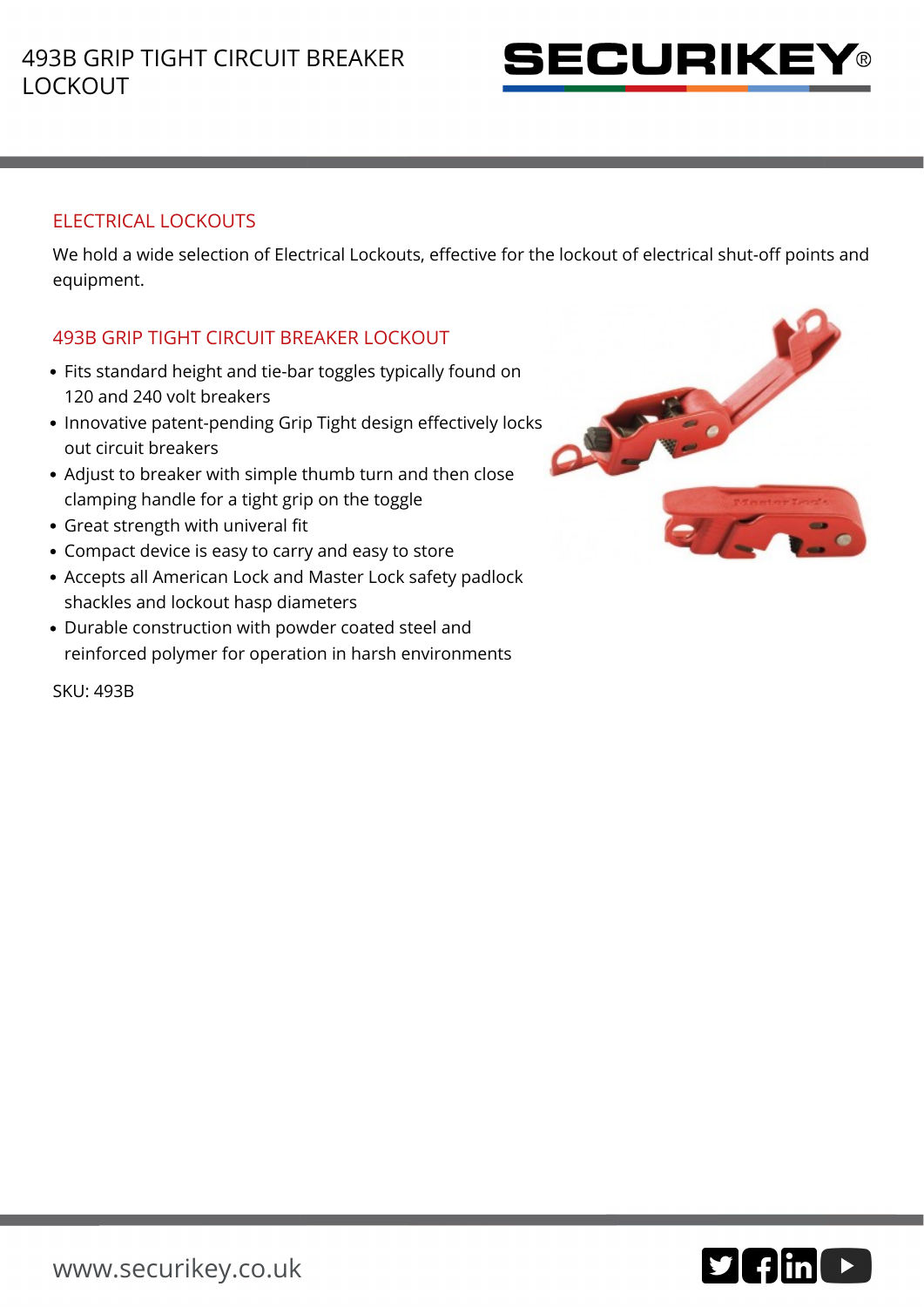

## ADDITIONAL INFORMATION

| Weight            | $0.068$ kg                    |
|-------------------|-------------------------------|
| <b>Dimensions</b> | 127 (H) x 102 (W) x 25 (D) mm |